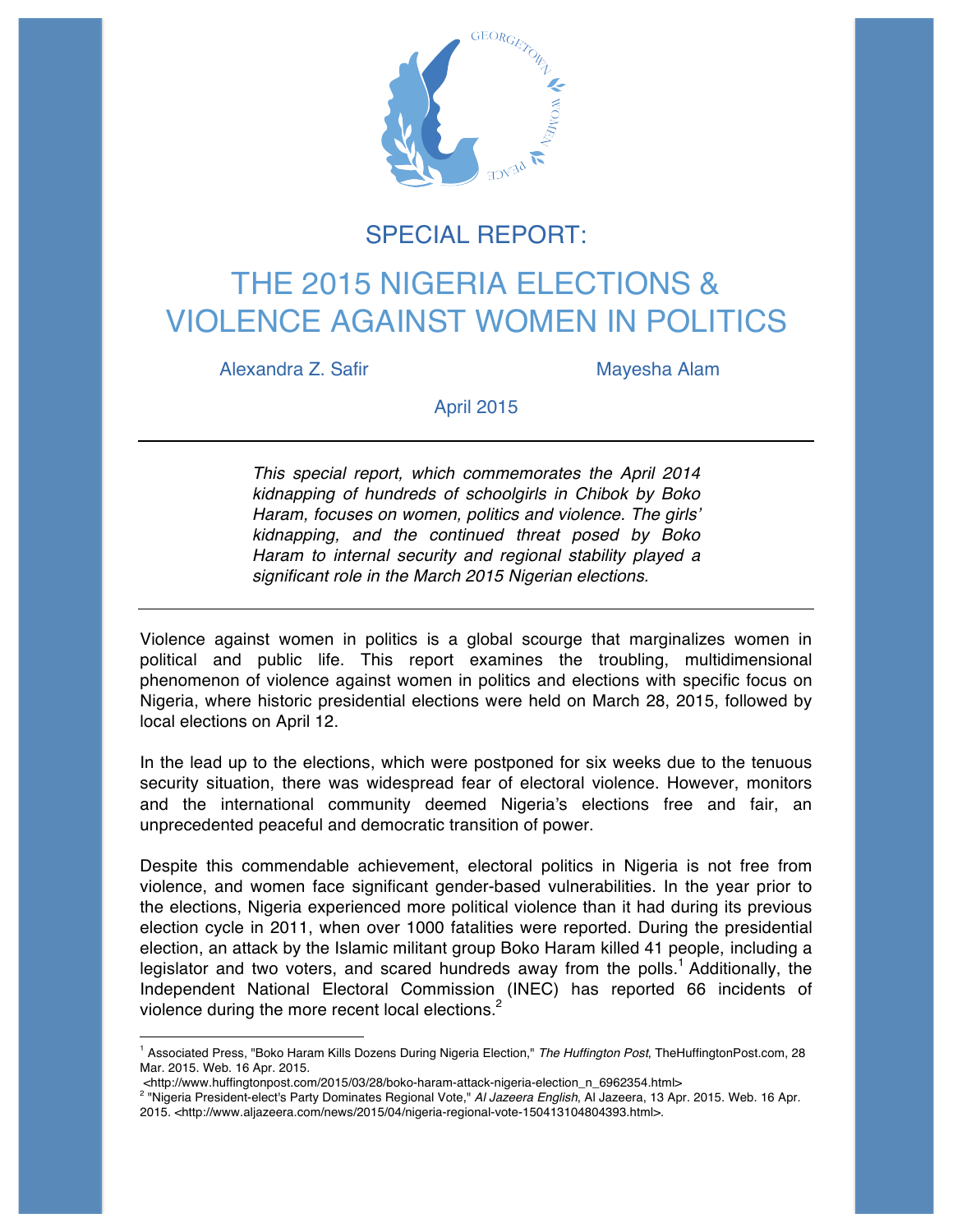These numbers only reflect the violence that is either reported or visible to the election monitors. Unfortunately, violence against women in politics and in elections often goes unreported and unmonitored, but remains a troubling issue with far-reaching implications for democracy, human rights, gender equality and security. The analysis uses the backdrop of the Nigerian elections to explore the impact of violence against women in politics and elections and next steps to further address this important subject.

## *Women's Political Participation in Nigeria*

Women's political participation in Nigeria is greatly affected by patriarchal values and the pervasive violence rampant in politics. In 2006, Nigeria put forward a National Gender Policy, a framework intended to promote gender equality in order to encourage development and economic growth. The Policy sets a 35% target for women in elected positions by 2015<sup>3</sup>, but in reality, women's political participation remains alarmingly low.

Leading up to the 2015 elections, Nigeria ranked  $133<sup>rd</sup>$  in the world for women's political participation. Women currently occupy only nine out of 109 Senate seats and 24 out of 352 seats in the House of Representatives. $4$  Across Nigeria's 36 states, there are no female governors. Although votes are still being tallied for the local elections, it is unlikely that these numbers will change significantly. There was only one (unsuccessful) female candidate for President, and in the 2015 sub-national elections, women comprised:

- 87 out of 380 candidates for governor and deputy governor (22.9 percent)
- 122 out of 747 candidates for Senate (16 percent)

 

• 267 out of 1774 candidates for the House of Representatives (15 percent)<sup>5</sup>

It is unlikely that Nigeria will reach its 35% goal, given that so few women are running for elected office but this is not surprising considering the political climate. Unlike many other African states, Nigeria lacks a formal quota system, which in certain contexts can serve as a mechanism through which to increase women's political participation. This lack of a quota combined with cultural and structural factors pose often-insurmountable barriers to women's political participation. An elite, wealthy, and powerful group of men have historically run the political system in Nigeria – many of whom have ties to the military – and women often have little or no access to their levels of influence, money, power, or resources. Given the prevalence of violence in Nigerian politics, the high costs of running a campaign, and a climate of sociocultural and religious conservatism, women are dissuaded or prevented from entering formal politics.<sup>6</sup>

<sup>&</sup>lt;sup>3</sup> National Gender Policy, § 2.5.5 (2006). Web. 16 April 2015 <http://www.aacoalition.org/national\_policy\_women.htm><br><sup>4</sup> "Women in National Parliaments: World Classification," *Women in Parliaments: World Classification*,

Union, 1 Dec. 2014. Web. 13 April 2015. <http://www.ipu.org/wmn-e/classif.htm><br><sup>5</sup> Halima Sogbesan, "ANALYSIS: 2015 Elections Hold No Promise for Improved Women Representation in Nigerian Politics," Premium Times Nigeria, 26 Mar. 2015. Web. 16 Apr. 2015. <http://www.premiumtimesng.com/features-andinterviews/179136-analysis-2015-elections-hold-no-promise-for-improved-women-representation-in-nigerianpolitics.html>.

<sup>6</sup> Nwokedi Uche, "Women's Participation in Politics and Gender Equality in Electoral Processes," *Nigeria Women's Trust Fund*, 10 Sept. 2015, Web. 13 April 2015. <http://nigerianwomentrustfund.org/women-participation-in-politics-and-genderequality-in-electoral-processes/>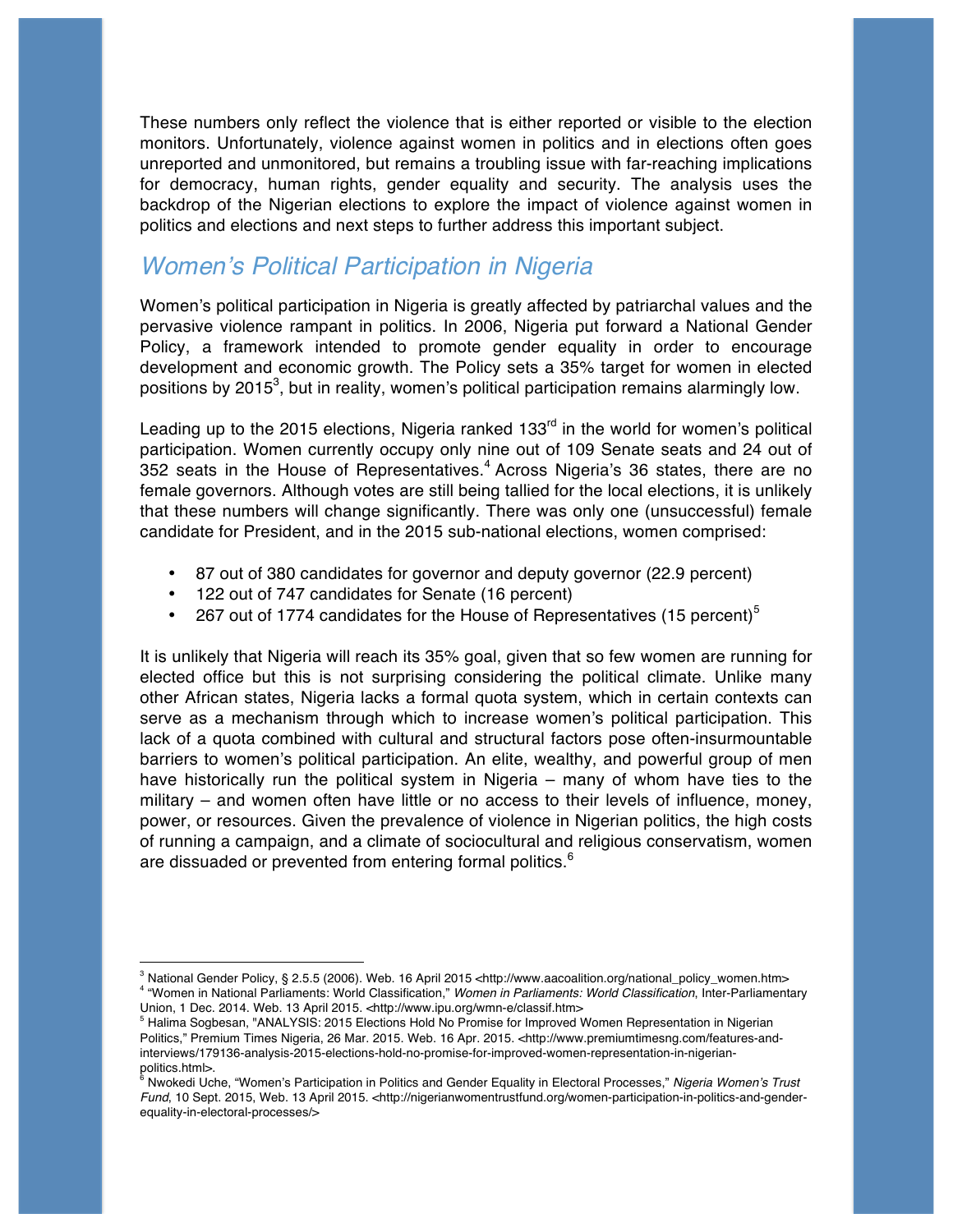#### *Violence against Women in Politics and Elections*

In the year leading up to the 2015 Nigerian elections, "female politicians and the wives and family members of male political candidates have not only experienced heightened levels of gender-based hate speech, but have in some cases, been directly targeted by thugs and criminals for physical violence, including sexual abuse."<sup>7</sup> All of these actions are direct examples of violence against women in politics, a tactic used to reinforce entrenched patriarchal values and undermine the integration and representation of women's experiences and perspectives into governance processes and institutions. This violence can take many forms including psychological threats, sexual harassment and abuse, and physical abuse and these harms hamper women's ability to exercise political voice through voting, activism, public dialogue, campaigning and running for or holding office. Within the spectrum of violence against women in politics, gender-based electoral violence can take place before, during or after elections and serves "to delay, impede, intimidate, prevent or eliminate political opponents and/or electoral processes."<sup>8</sup>

Women can be directly subjected to political violence when they engage in civic discourse, support or join a political party, or vote as a public citizen. For example, when women are seeking public office or as candidates, they face many challenges by the political party systems, including harassment, intimidation, and even assault.<sup>9</sup> Political parties make it difficult for women to fundraise and get their names on the ballot, often using this type of harassment to bar women from entering politics.

There are many cases of women being harassed and assaulted as they head to the polls and of female poll workers being targeted. Women also often face violence and interference against their political voice in the home, where they may be intimidated, harassed or even abused by their husbands in order to keep them from voting or to force them to vote for a specific candidate. This type of gender-based violence stems from women's historic social exclusion from positions of decision-making within and beyond the household and, in turn, reinforces patriarchal norms that deny women their rights in the democratic process.<sup>10</sup>

More commonly, women are the secondary victims of election-related violence as a result of their family relationships and social affiliations. In other words, women are often targeted not through their actions but because of their associations, such as being the wife, mother or daughter of a political candidate. However, this type of violence is understudied and more difficult to measure. Often they are victims of reprisal attacks, unable to flee their homes due to dependents in their care and other societal obligations. Even when women do participate in protests or demonstrations, they often have babies or small children with them, which makes it more difficult to run away if there is an outbreak of violence.<sup>11</sup>

<sup>7</sup> Hannah Blythe, "Gender Violence Spikes in Nigerian Election Run-Up," Web log post, *World Square Blog*, Fund for Peace, 25 Mar. 2015. Web. 16 Apr. 2015. <http://library.fundforpeace.org/blog-20150325-nigeriaelection>. <sup>8</sup> Gabrielle Bardall, *Breaking the Mold: Understanding Gender and Electoral Violence*, White Paper, International Foundation for Electoral Systems, 13 Dec. 2011. Web. 13 Apr. 2015, 11.<br><sup>9</sup> Bardall, 11

 $10$  Bardall, 12

 $11$  Bardall, 11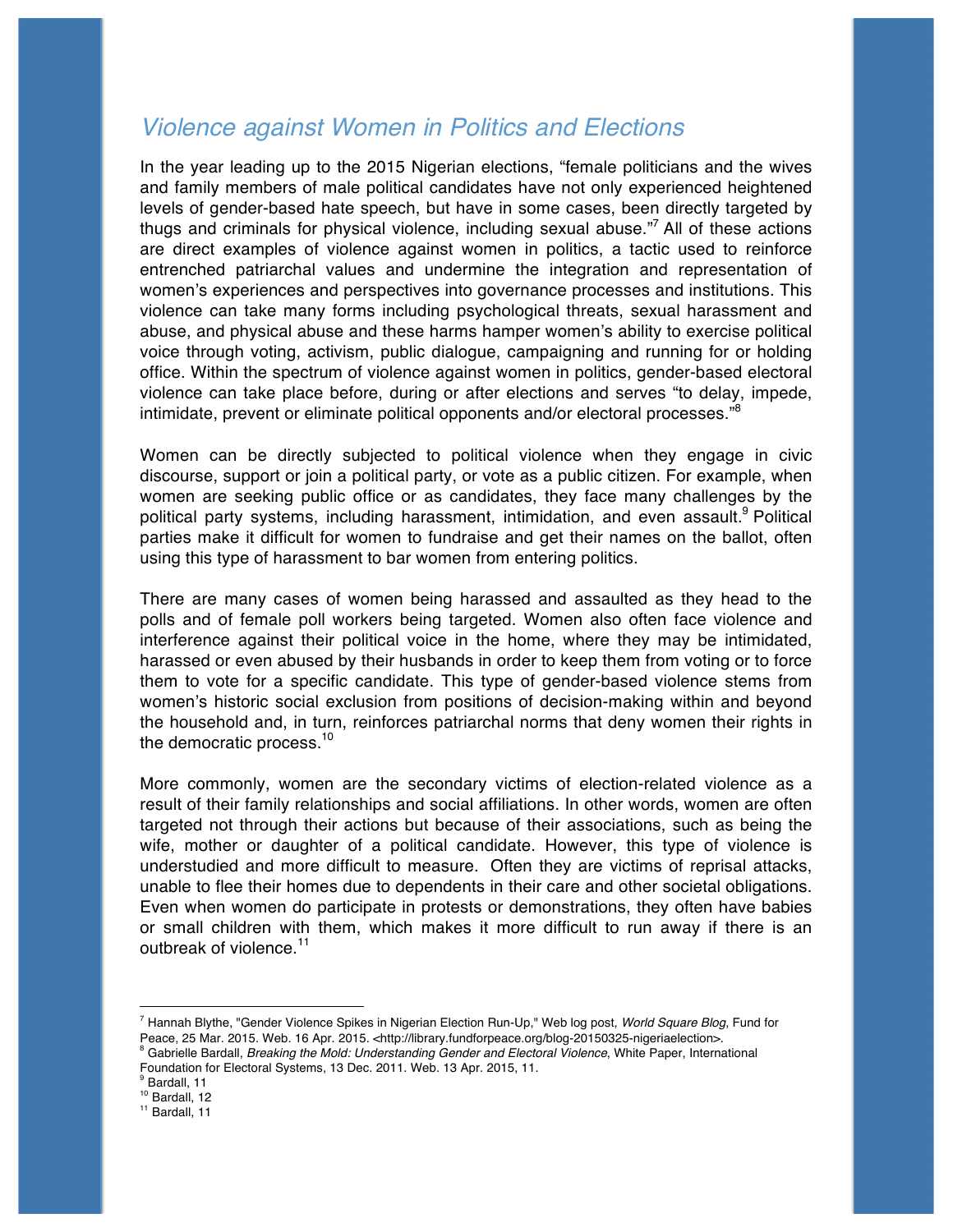Violence against women in politics and elections is a complex issue that does not always fall into a clear categorization. For example, during the presidential election, two thousand women from the APC party gathered to peacefully protest misconduct in Rivers State and were forcibly dispersed by the police using teargas.<sup>12</sup> Eno Ben-Udensi, a representative of Pan African Women Projects, a South African NGO observing the election in Rivers state, stated: "We saw the women being [sic] teargassed and we don't think it was a right thing to do because under the 1995 Beijing conference, women have the right to peaceful protests without any form of molestation or violence."<sup>13</sup> It is unclear whether these women were targeted as protesters because they were women, or if the police would have responded to the protest with teargas regardless of gender, but it should be noted that some did interpret this as an attack on women, and we must also examine how the use of teargas may have impacted women differently than it would have impacted men.

#### *Actions Taken to Prevent Violence and to Protect Women*

In anticipation of widespread electoral violence, the People's Democratic Party (PDP) and the All People's Congress (APC) signed the "Abuja Accord," which called for peaceful elections and effective management of the outcome in hopes of curbing election-related violence. Just days before the presidential election, Goodluck Jonathan and Muhammadu Buhari met again to urge the public for peace on election day. Keeping the promise of the "Abuja Accord," President Jonathan promptly conceded the presidential election, which likely staved off post-election violence.

There was also great expectation that Professor Attahiru Jega, the Chairman of INEC, would lead free and fair elections, and INEC took several precautions to quell electionday violence. One major initiative was changing the accreditation and voting process. Voting in Nigeria is a two-step process: first, the voter must be accredited, and then he or she returns to the polls to actually vote later in the day. In 2011, after voters were accredited, they had to physically wait at the polling station until the afternoon in order to place their vote. Huge crowds lingering at the polling stations led to increased violence. In 2015, INEC allowed voters to leave after accreditation and then return to vote in the afternoon. This measure helped to curb potential violence. It also had an unexpected impact on women voters.

Prior to the election, there was a fear by election observers that this measure would decrease female turnout because women would go home after being accredited and due to their household responsibilities, not return to vote. Despite this expectation, according to the expert on women's political participation, female voter turnout was not adversely affected by the two-step process and may have made it easier for women to vote. Women were able to take care of their responsibilities during the day without having to physically remain at the polling place for extended periods of time.

INEC also indicated its commitment to protecting women throughout the electoral process. Professor Jega stated: "In INEC we believe very strongly that whatever we do,

<sup>12</sup> Associated Foreign Press, "Nigerian Election Protestors Teargassed in Port Harcourt," *Yahoo! News*, Yahoo!, 29 Mar. 2015. Web. 16 Apr. 2015. <http://news.yahoo.com/nigerian-election-protesters-teargassed-port-harcourt-001227130.html>.

<sup>&</sup>lt;sup>3</sup> Associated Foreign Press